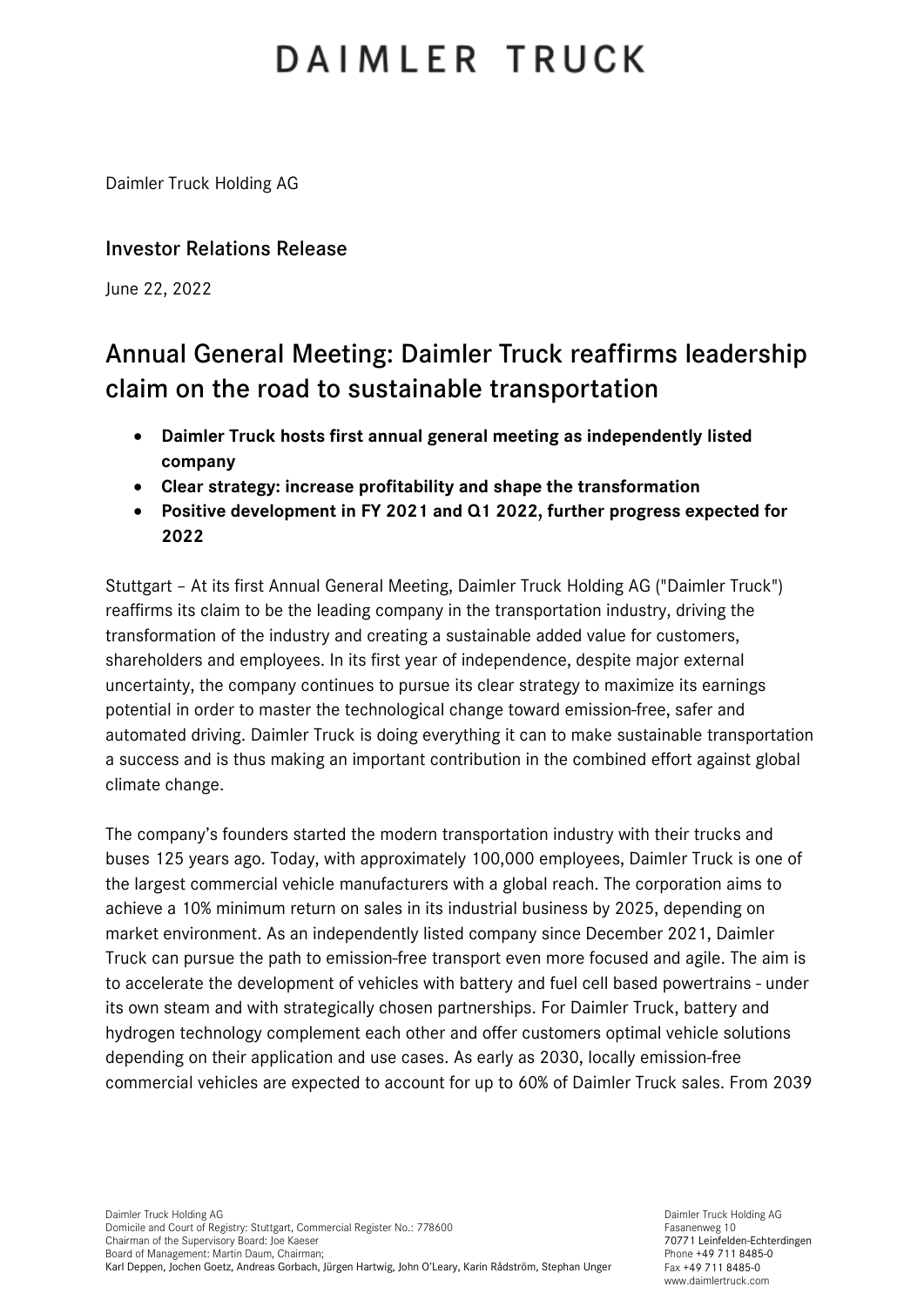"Daimler Truck is one of the leading commercial vehicle manufacturers in the world. With an ambitious innovation strategy, the management team intends to continue shaping the transformation of the industry in the future. I was very impressed by the motivation and energy with which the international Daimler Truck team set out on its own entrepreneurial journey", said Joe Kaeser, Chairman of the Supervisory Board at the virtual Annual General Meeting. "The task now is to master the operational challenges of the present while keeping a firm eye on the opportunities for sustainable value creation in the future," Kaeser continued.

Martin Daum, Chairman of the Board of Management of Daimler Truck: "We live in a time of highly diverse challenges that demand a lot from us all, due to: the COVID-19 pandemic, in which we must still be careful; the war in Ukraine with its serious consequences; and, last but not least, climate change -- which we must tackle together with full dedication. In times like these, acting responsibly is more important than ever. And taking responsibility has always been a part of the culture at Daimler Truck, in all of our teams around the world. This is exactly what Daimler Truck stands for. As an independent, listed company, our actions are both responsible and entrepreneurial. Our batteries are fully charged - and we will use this energy to the benefit of our customers, employees and shareholders."

At the first Annual General Meeting of Daimler Truck Holding AG, the shareholders or their proxies will vote on the agenda items listed in the convocation and agenda, such as the ratification of the Board of Management members' actions and the Supervisory Board members' actions for the financial year 2021, the election of shareholders to the Supervisory Board and the remuneration system for the members of the Board of Management. Furthermore, a resolution shall also be passed on the appropriation of the distributable profit.

Detailed information on the agenda can be found at: [Annual General Meeting 2022](https://www.daimlertruck.com/agm-2022/)  [\(daimlertruck.com\).](https://www.daimlertruck.com/agm-2022/)

# **Positive Business Year 2021**

In 2021, Daimler Truck successfully kept its focus on working to improve its overall profitability. With its approach to strict fixed cost discipline, the company achieved its financial targets for 2021 while delivering approximately 455,400 trucks and buses - an increase in unit sales of 20% compared to the same period last year - despite significant supply chain headwinds. Without the adversities in the supply chain, Daimler Truck would have been able to deliver significantly more vehicles. In terms of revenue, the company achieved an increase of 10% compared to 2020 with approximately €39.8 billion. Adjusted EBIT amounted to €2.6 billion. In the industrial business, Daimler Truck achieved an adjusted return on sales (ROS adjusted) of 6.1%. At the end of the year, the company had a solid liquidity of €6 billion.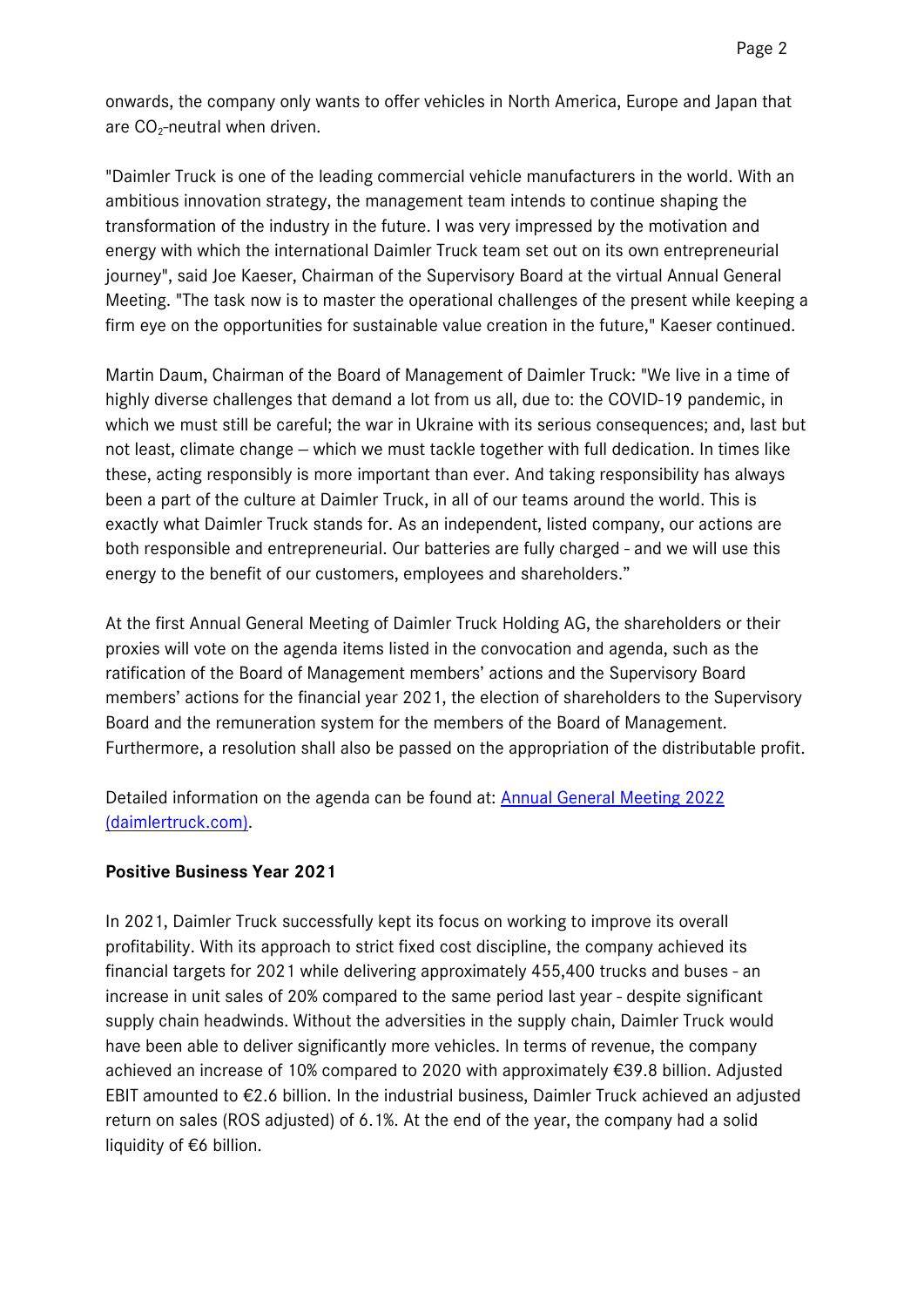#### **Good start in 2022**

Despite ongoing supply chain restraints, Daimler Truck managed to continue the positive development from 2021 and started to the new year with growth in unit sales, revenue and EBIT (adjusted). The company was able to increase its Group unit sales significantly year-onyear to 109,300 units in Q1 of the new year (+8%). Group revenue rose by 17% to  $€10.6$ billion. Daimler Truck sees a continued strong demand environment. Around 139,000 units mark a high level of order intake in the first quarter of 2022. The order backlog continues to grow, reaching a record level and illustrating the strong confidence customers have in the company's products. Adjusted EBIT increased by 11% to €651 million.

#### **Outlook 2022**

Daimler Truck assumes that the overall macroeconomic conditions continue to be comparatively favorable for the global demand in commercial vehicles in 2022. The company expects unit sales of between 500,000 and 520,000, and revenue on group level to be between €48.0 to 50.0 billion. Demand for the products and services remains strong and there are signs of slow improvements in the company's supply chain. The company expects a significant increase to its adjusted EBIT. Regarding the adjusted ROS for the Industrial Business, Daimler Truck will stay unchanged between 7 and 9% given the current challenging environment. As mentioned in the first quarter communication, the outlook considers all currently known effects of the Russia/Ukraine war and the semiconductor shortage. However, the outlook is subject to the further development of the war and its impact on the global economy.

#### Forward-looking statements:

This document contains forward-looking statements that reflect our current views about future events. The words "anticipate," "assume," "believe," "estimate," "expect," "intend," "may," "can," "could," "plan," "project," "should" and similar expressions are used to identify forward-looking statements. These statements are subject to many risks and uncertainties, including an adverse development of global economic conditions, in particular a decline of demand in our most important markets; a deterioration of our refinancing possibilities on the credit and financial markets; events of force majeure including natural disasters, pandemics, acts of terrorism, political unrest, armed conflicts, industrial accidents and their effects on our sales, purchasing, production or financial services activities; changes in currency exchange rates, customs and foreign trade provisions; a shift in consumer preferences towards smaller, lower-margin vehicles; a possible lack of acceptance of our products or services which limits our ability to achieve prices and adequately utilize our production capacities; price increases for fuel or raw materials; disruption of production due to shortages of materials, labor strikes or supplier insolvencies; a decline in resale prices of used vehicles; the effective implementation of cost-reduction and efficiency-optimization measures; the business outlook for companies in which we hold a significant equity interest; the successful implementation of strategic cooperations and joint ventures; changes in laws, regulations and government policies, particularly those relating to vehicle emissions, fuel economy and safety; the resolution of pending government investigations or of investigations requested by governments and the conclusion of pending or threatened future legal proceedings; and other risks and uncertainties, some of which are described under the heading "Risk and Opportunity Report" in this Annual Report. If any of these risks and uncertainties materializes or if the assumptions underlying any of our forward-looking statements prove to be incorrect, the actual results may be materially different from those we express or imply by such statements. We do not intend or assume any obligation to update these forward-looking statements since they are based solely on the circumstances at the date of publication.

Daimler Truck Share Listed Entity: Daimler Truck Holding AG ISIN: DE000DTR0CK8 Ticker Symbol:DTG